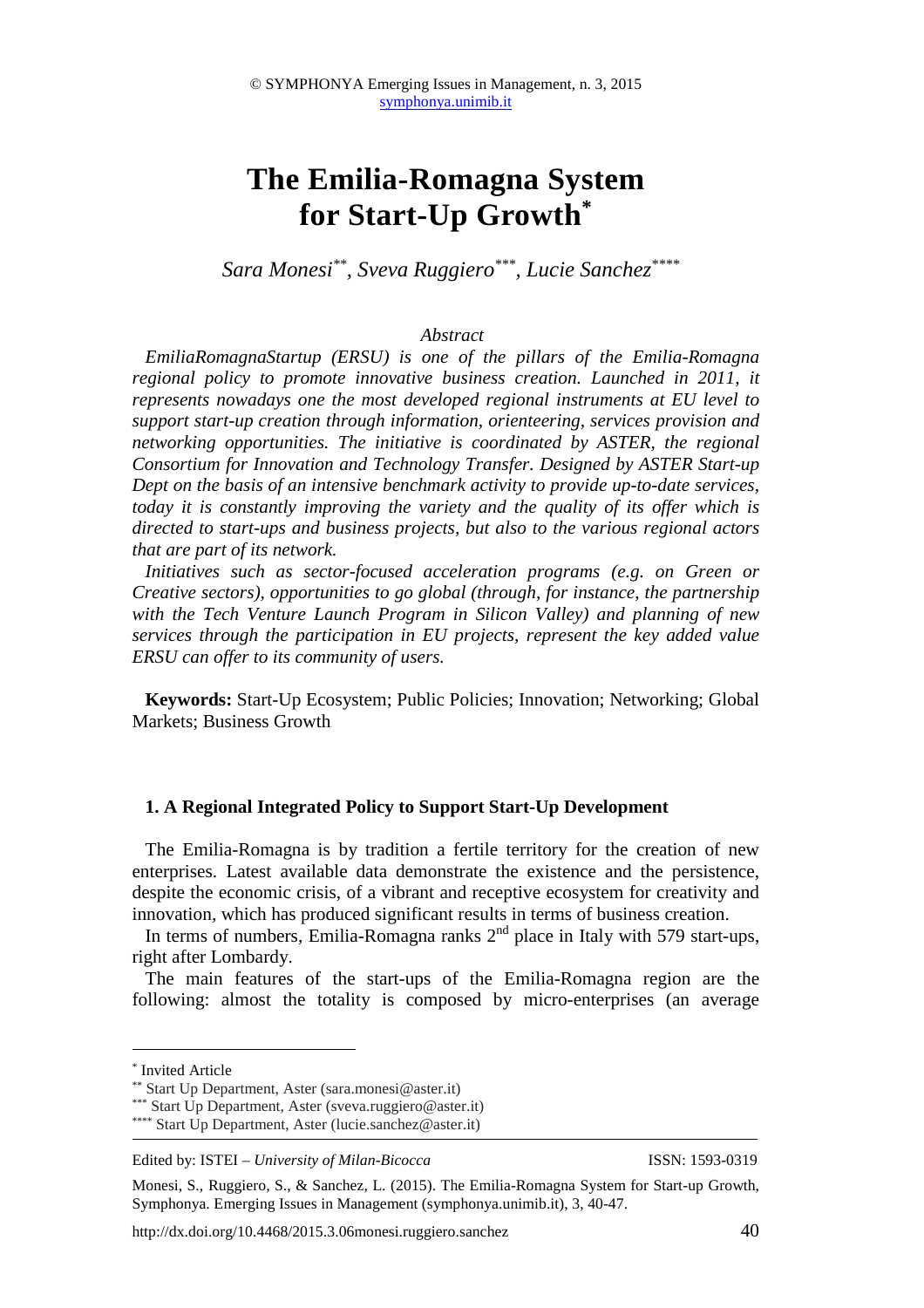turnover of 300-400,000 euro per year, with 3/4 employees) very few of them are participated by investors and industrial partners (7%), the seed capital comes from members, family and friends and in 88% of cases is retained by them; half of the turnover is produced in the region and only  $10\%$  abroad<sup>1</sup>.

One of the reasons of the presence of a significant number of new start-ups is the numerous programs supporting and accelerating business projects active in the region.

Programs such as SPINNER - the largest initiative launched by the Emilia-Romagna government to help people develop businesses and innovative project with high knowledge contents that has been running from 2001 to 2013 and was cofunded by the European Social Fund - and We Tech Off - one of the first Italian incubation actions dedicated to knowledge-based enterprises, running from 2003 to 2013 - marked an important step forward in terms of capacity building and allowed the regional ecosystem in acquiring expertise, tools and capacities to enable an entrepreneur (or a potential entrepreneur) access to resources, networks and opportunities.

Despite this encouraging performance, the Regional government is very committed to further develop its policies, since the size and the economic performance of the new enterprises (start-ups) is still too fable to be considered as a key driver for economic development and job creation. Nor their innovation potential has been fully exploited in terms of knowledge exploitation, open innovation strategies involving SMEs and corporate, and cross-sector development.

### **Figure 1:** *Start-ups in Emilia-Romagna*



Today, the pillar for innovative business creation support is EmiliaRomagnaStartup (ERSU). ERSU aims at encouraging the creation of start-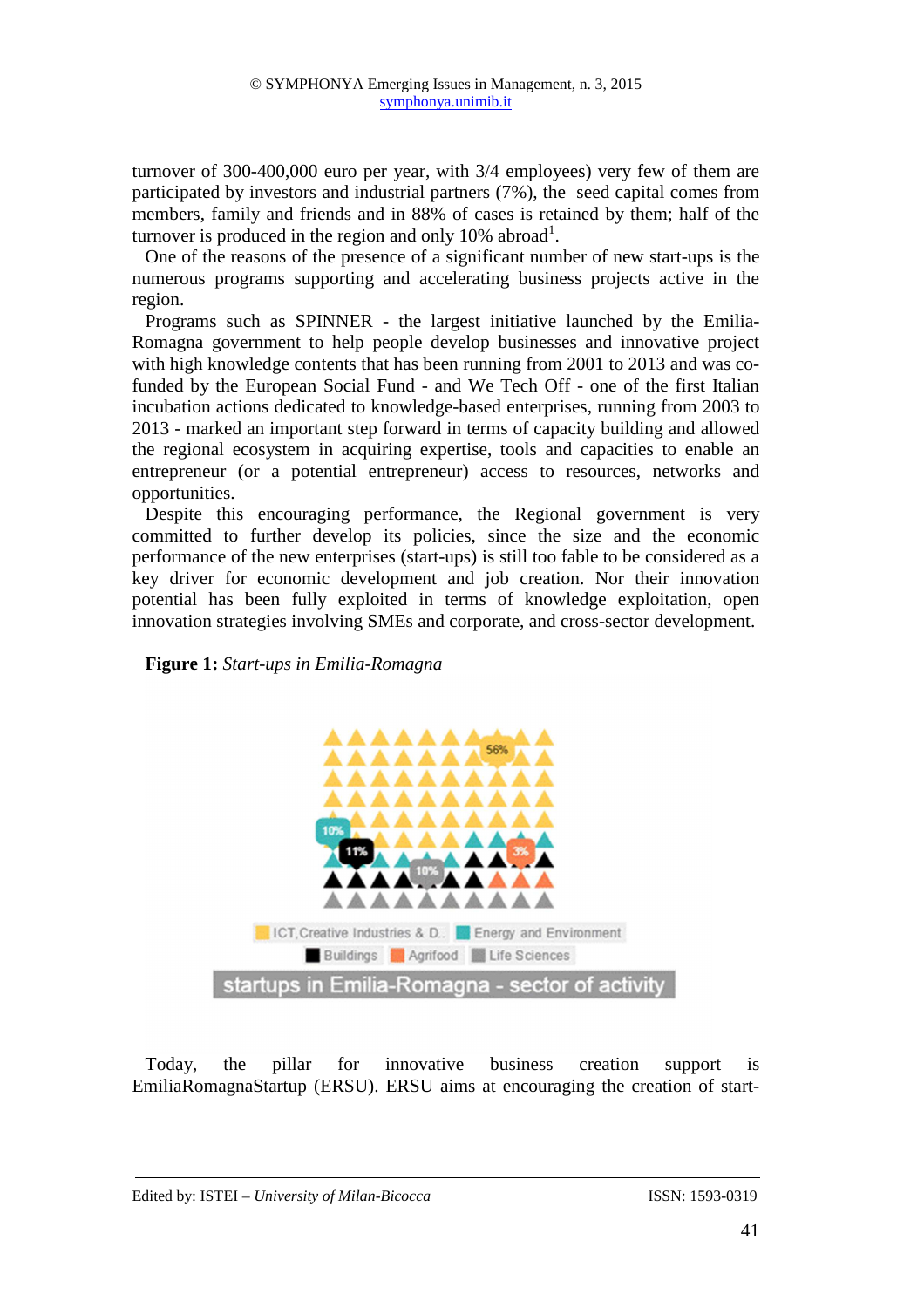ups, by providing information, orienteering, specific advices and by networking<sup>1</sup> all regional actors offering services and opportunities.

The network of actors that foster the creation and growth of innovative start-ups in Emilia-Romagna today consists of more than 60 subjects, public and private, and includes primarily Incubators, Innovation Centers and Chambers of Commerce, most of them providing support to start-ups active in all sectors. Services range from training on classical themes related to entrepreneurship to specialized consulting, business development and support for fund raising. Currently, the community that benefits from ERSU service is made by 354 start-ups, business projects and young companies.





 $\overline{a}$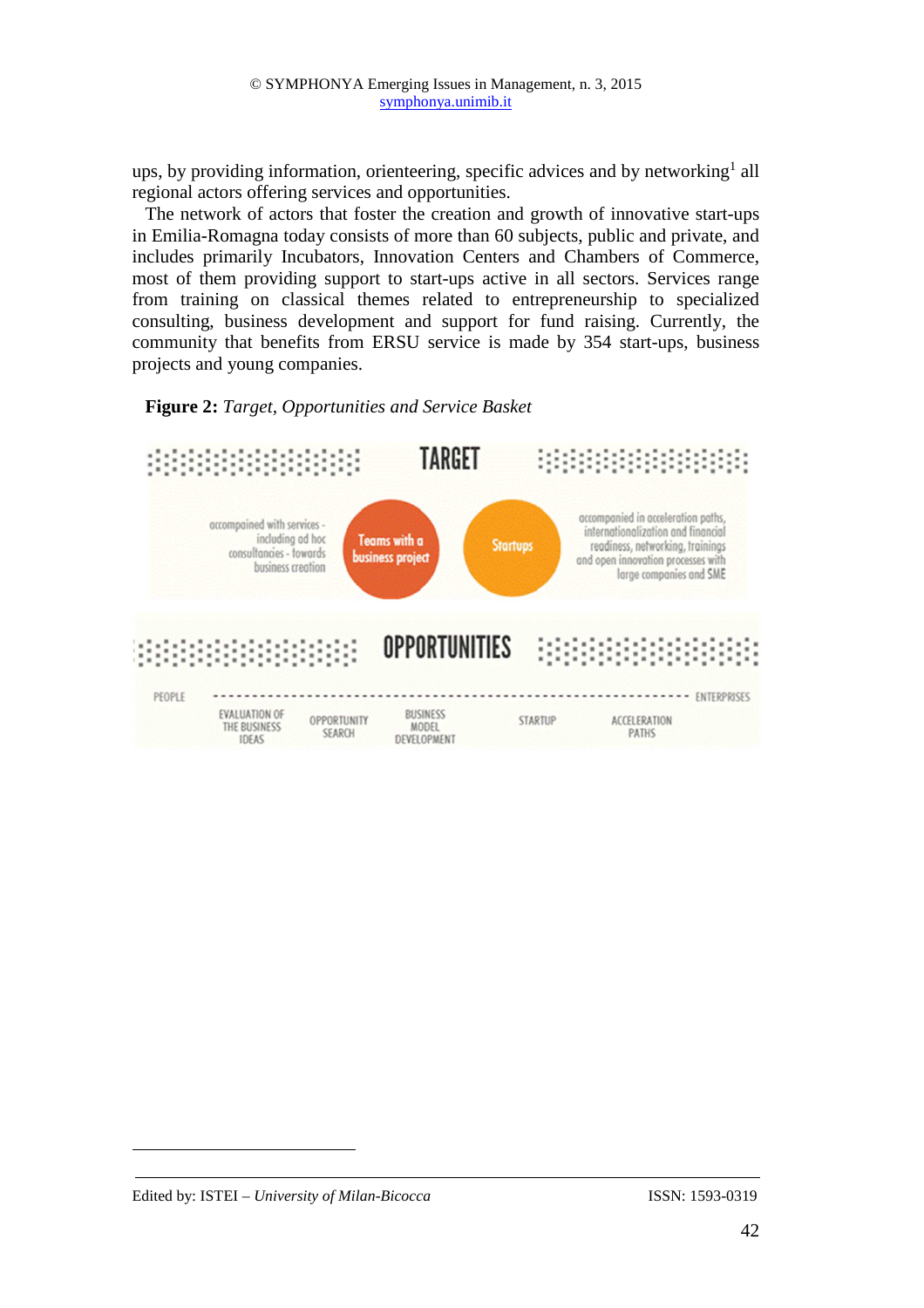

In addition to those services provided through EmiliaRomagnaStartup, ASTER Start-up Department has developed a full set of services to accompany new entrepreneurs over the whole development path: from business idea to growth acceleration. Services include for instance idea and business plan competitions (Start Cup Emilia-Romagna<sup>2</sup> and ClimateLaunchpad<sup>3</sup>), services linked to accessing finance ( $FINANCER<sup>4</sup>$  and  $KICK-ER<sup>5</sup>$ ), acceleration programmes (Climate-KIC Start-up Accelerator Italy), mobility programmes (delivery of Erasmus for young Entrepeneurs opportunities) and networking initiatives organized regularly for the start-up community to meet up.

# **2. Who We Collaborate with and Who Mainly Inspires Us**

During the last 10 years of activity, we have often collaborated and been inspired – also thanks to the participation in European cooperation programs such as the  $MED<sup>6</sup>$  - by French organizations and public initiatives. One of the best practices we appreciated most is the French law for innovation and research that made economically attractive for public researchers to start a company and the institution of a national network of business incubators to support the development of business ideas out of public research organizations.

There are 23 public research incubators for innovative start-ups in France, funded by the French Ministry of Higher Education and Research, regional authorities and other local administrations, that provide the same services and have similar work routines. There is for instance a certification process to ensure that services and organization respect defined quality standards. The presence of such organization in all regions enables entrepreneurs be supported the same way all around the country.

A very effective legal instrument adopted in France is the contract model Contrat d'Appui au Projet d'Entreprise (Contract to Support a Business Project) "**CAPE**" 7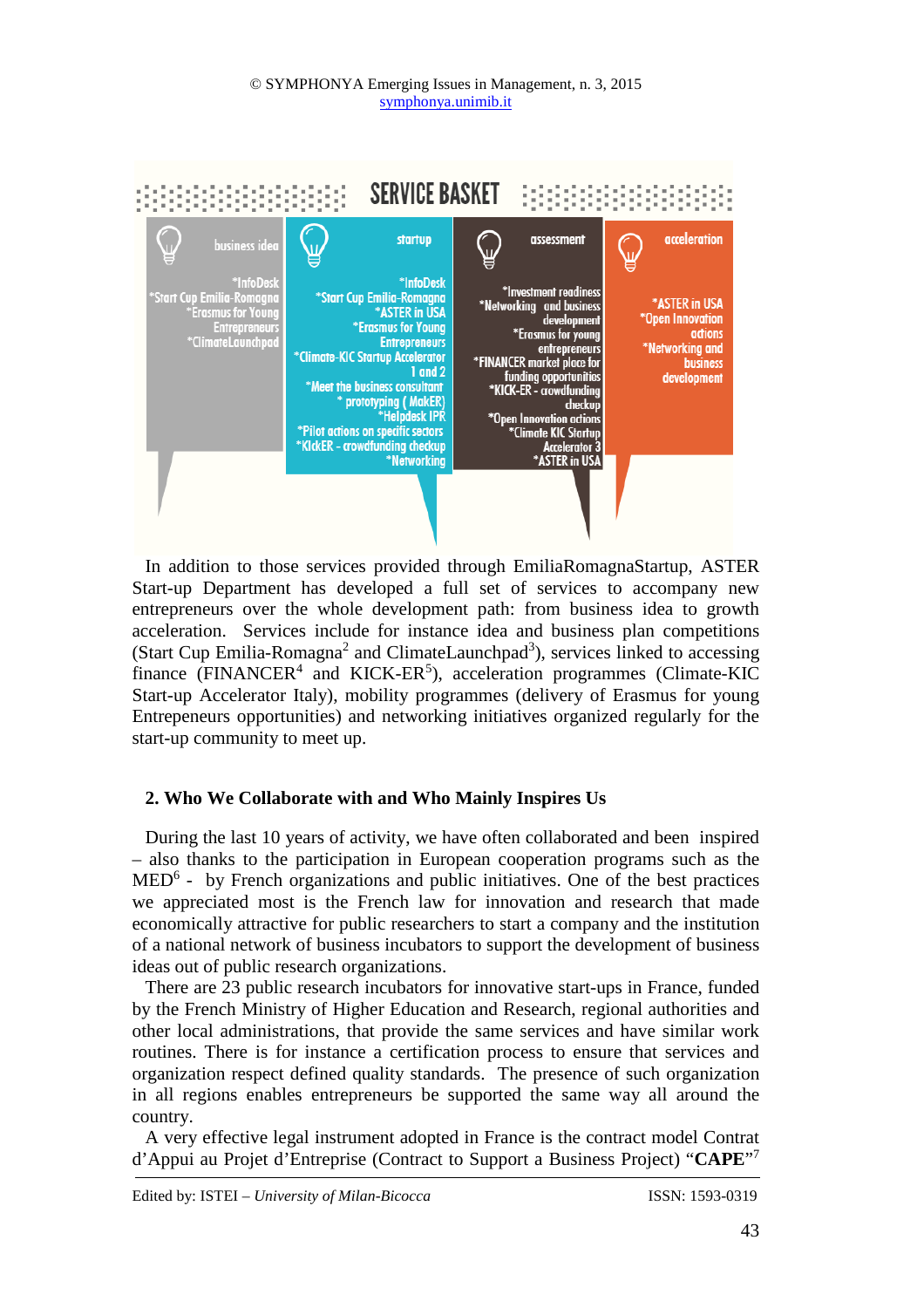that enables authorised incubators – the so called "couveuses d'entreprises" – to help entrepreneurs to start selling their products even before incorporating their company. CAPE is signed between the incubator and the entrepreneur to be, lasts 12 months and can be renewed twice. This type of contract has been promoted by the network 'Union des Couveuses d'entreprises'<sup>8</sup> and is a perfect way to help entrepreneurs to be test their project feasibility for real but in a controlled environment.

Another France best practice that inspired us is the concept of Neoshop, an initiative launched by Laval Mayenne Technopole to help start-ups sell their products. Neoshop<sup>9</sup> is both a real shop – opened in Laval in  $2013$  – and a service to support start-ups with sales and marketing. Neoshop enables start-ups: (1) Test the earliest sales, (2) Meet customers faster, (3) Strengthen marketing-mix enabling interactions with clients, (4) Bridge with distributors and (5) Promote ideas through the media while gaining public attention.

The last experience from France that can be mentioned is "La French Tech", a policy implemented by the French Ministry for Economy, Industry and Digital to support French technology start-ups start and grow. It promotes local ecosystems supporting tech start-ups through a fund to accelerate start-ups. La French Tech is also promoting start-ups presence in large international events and fairs: as an example, 190 French start-ups participated at the Consumer Electronic Snow in Las Vegas in 2016 with a huge visibility in the international press and among US investors.

We have also been collaborating with several organizations from Spain that have inspired new routines and joint services. For instance, we have been very much inspired by the services Barcelona Activa<sup>10</sup> provides since early 2010s to foreign entrepreneurs interested in developing a branch in the city. Barcelona Landing Services is a one-stop-shop support service to accompany the Barcelona-based investment projects of companies and entrepreneurs living abroad. The portfolio of services includes: (1) Information and advice on procedures (legal, immigration, municipal permits and paperwork, etc.), (2) Company Incorporation, (3) Support with recruitment (3) Temporary offices and search of suitable premises. In addition, Barcelona Activa also provides training and consultancy on many business areas.

### **3. Our Main Achievements in 2015**

With over 350 start-ups and 60 supporting organisations, around 1500 news published yearly, services provided on line and off line, ERSU is definitely the most developed platform for start-up support in Europe. We assisted 65 start-ups in various competence building paths, organized orienteering meetings (144) and provided networking opportunities (more than 50 start-ups accompanied in international events).

Concerning specific programs with sectors' focus, the main activities carried out are the Climate-KIC Start-up Accelerator for low carbon start-ups and ad-hoc paths for Cultural and Creative entrepreneurs growth. Those programs are developed with joint standard organization features in terms of timing and contents and specific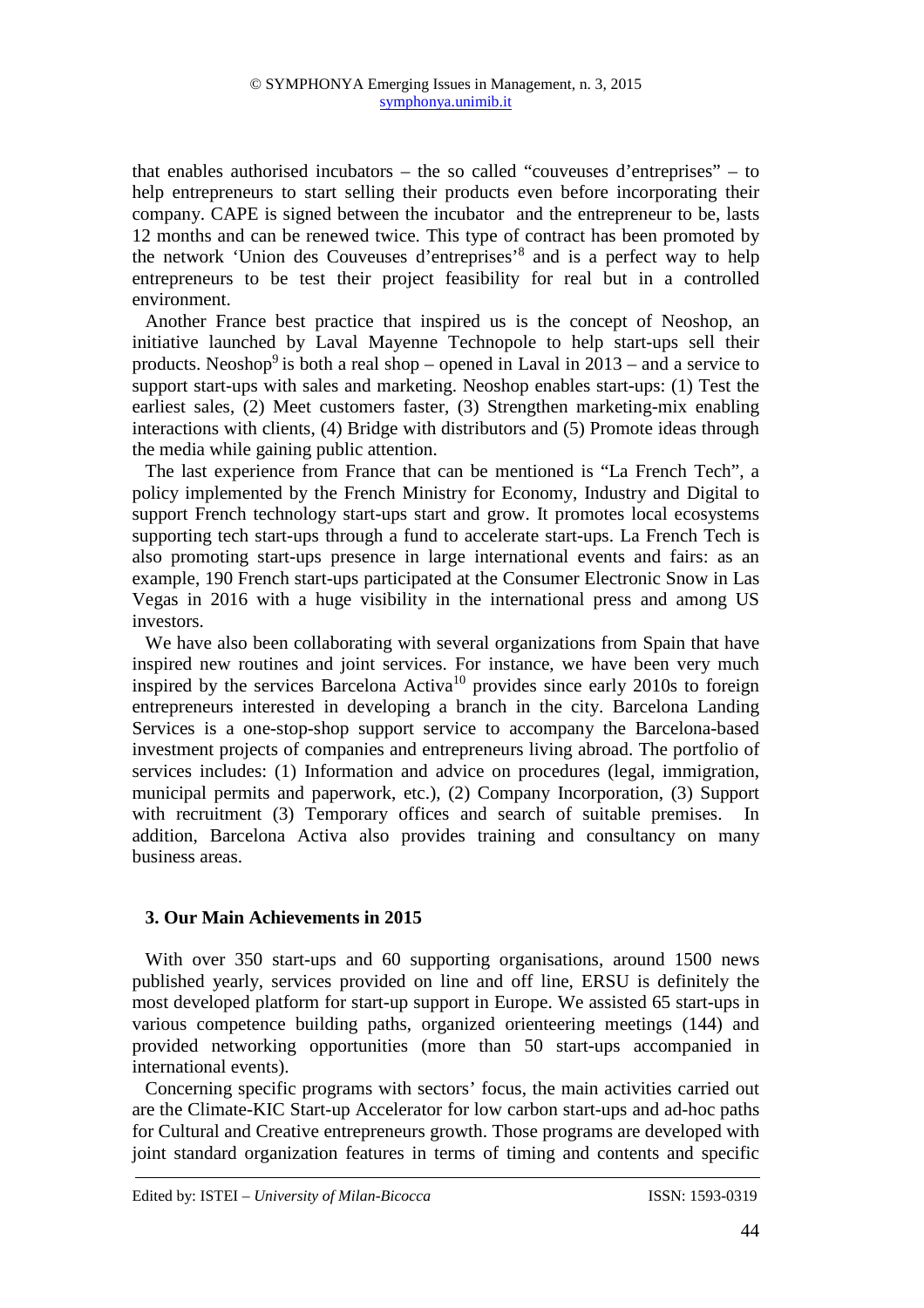services through the involvement of partners that can bring the sector knowledge and contacts. Regarding the scouting of new business ideas the most relevant initiative we coordinate is the Start Cup Emilia-Romagna, the main regional business plan competition between innovative entrepreneurial projects.

It currently involves more than 30 public and private partners (Municipalities, Incubators, Fab-lab, Innovation Centres) supporting the birth of new innovative enterprises and high knowledge content. In recent editions, the active involvement of the territories has brought the competition to reach significant numbers (over 100 projects collected) and a high quality standards of proposals.

The Start Cup is structured in a path with several steps, ranging from May to October, to accompany the participants to build their innovative company.

This year is particularly important for the Emilia-Romagna region because the National Innovation Award (the national final gathering the winners of all the regional Start Cup) will be hosted by the University of Modena and Reggio Emilia.

## **4. What is Next**

In the next months, two important steps will be made: ASTER and EmiliaRomagnaStart-up will have new premises to host innovative start-ups in a key area in Bologna. The new incubator 'Le Serre dei Giardini Margherita' will host office space available for start-ups taking part in the acceleration programs run by ASTER. The premises are based in an area where the Municipality of Bologna, in collaboration with Region Emilia-Romagna and other partners<sup> $\hat{1}$ </sup> is promoting the new hub for innovation and creativity in Bologna. There will be also offices dedicated to host foreign start-ups that arrive in Bologna through our mobility exchange programs.

The second step will be the definition and the testing of a sales support initiative for local start-ups based on the Neoshop model, above described. This initiative will be made possible by the EU project StartInnShop, an action cofounded by the European program Horizon 2020 that will help design a new service for start-up product commercialisation and will be developed by ASTER in cooperation with Laval Mayenne Technopole (Laval, France) and Rubicon Innovation Center (Cork, Ireland).

In 2016 the partnership with Technology Venture Launch Program<sup>12</sup> (TVPLx) will be continued. ASTERinUSA is the full immersion program to accompany start-ups in Silicon Valley to approach to the US market and create a network of contacts to attract capitals and opportunities. The initiative is also aimed at learning good practices on collaborative processes between incubators and industries to implement open innovation processes.

# **5. Conclusion**

EmiliaRomagnaStart-up platform represents one of the key tools for Emilia-Romagna region to support the start-up ecosystem at regional level, being the hub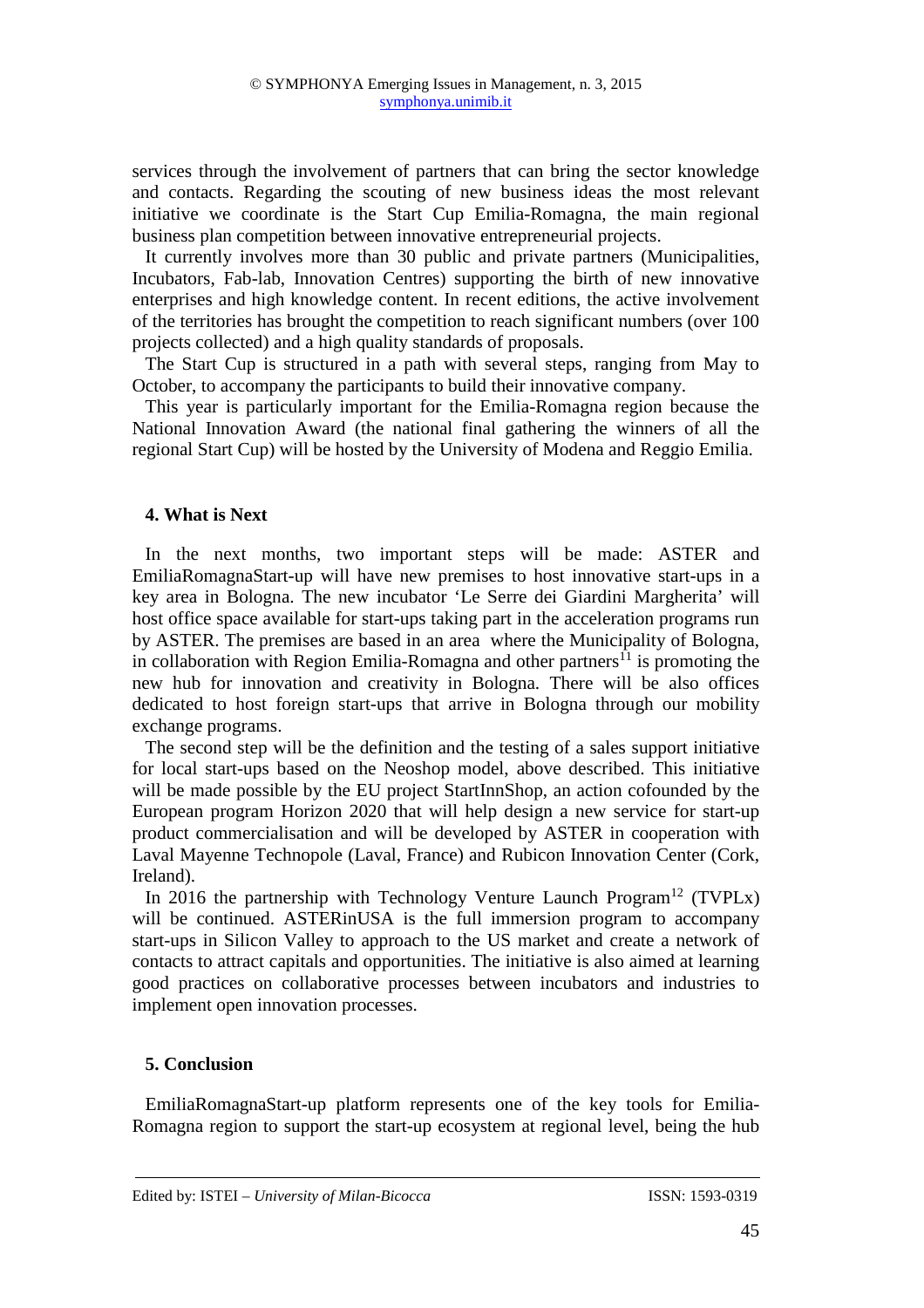and the one-shop-stop to find out the most appropriate tools for business development.

It is also the instrument through which the regional ecosystem avoids duplications or overlapping, and collaborates to joint projects, as the regional business plan competition (the Start Cup), open innovation actions and internationalization paths.

ERSU regional platform allows to define an innovative offer of tools, services and models produced by the regional start-up ecosystem.

The next challenge is to match such offer with SMEs, Corporates and public administration offices needs to improve the regional economic framework.

#### **Bibliography**

Bellini, N. (2015). Smart Specialisation in Europe: Looking Beyond Regional Borders, Symphonya. Emerging Issues in Management (symphonya.unimib.it), 1, 22–29

http://dx.doi.org/10.4468/2015.1.03bellini

Brondoni, S.M. (2014). Global Capitalism and Sustainable Growth. From Global Products to Network Globalisation, Symphonya. Emerging Issues in Management (symphonya.unimib.it), 1, 10–31

http://dx.doi.org/10.4468/2014.1.02brondoni

Brondoni, S.M. (2015). Global Networks, Outside-In Capabilities and Smart Innovation, Symphonya. Emerging Issues in Management (symphonya.unimib.it), 1, 6–21 http://dx.doi.org/10.4468/2015.1.02brondoni

Carayannis, E.G., & Rakhmatullin, R. (2014). The quadruple/quintuple innovation helixes and smart specialisation strategies for sustainable and inclusive growth in Europe and beyond. Journal of the Knowledge Economy, 5(2), 212-239.

- De la Mothe, J., & Paquet, G. (Eds.). (2012). Local and regional systems of innovation (Vol. 14). Springer Science & Business Media.
- Gnecchi, F. (2009). Market-Driven Management, Market Space and Value Proposition, Symphonya. Emerging Issues in Management (symphonya.unimib.it), 2, 33-45

http://dx.doi.org/10.4468/2009.2.04gnecchi

- Kourtit, K., & Nijkamp, P. (2014). Applied regional growth and innovation models. R. J. Stimson (Ed.). Springer.
- Mengel, S., & Wouters, M. (2015). Financial planning and control in very small start-up companies: antecedents and effects on company performance. *International Journal of Entrepreneurship and Small Business*, *26*(2), 191-216.
- Riboldazzi, S. (2012). Market-Driven Management, Global Market and Prescribers. In S. Brondoni (a cura di), Managerial Economics and Global Corporations (111-124). Torino: Giappichelli.
- Spigel, B. (2015). The relational organization of entrepreneurial ecosystems. Entrepreneurship Theory and Practice.
- Tresca Roberta (2013). Global Business Networks and the Competitiveness of SMEs, Symphonya. Emerging Issues in Management (symphonya.unimib.it), 2, 67-78 http://dx.doi.org/10.4468/2013.2.05tresca

#### **Notes**

 $\overline{a}$